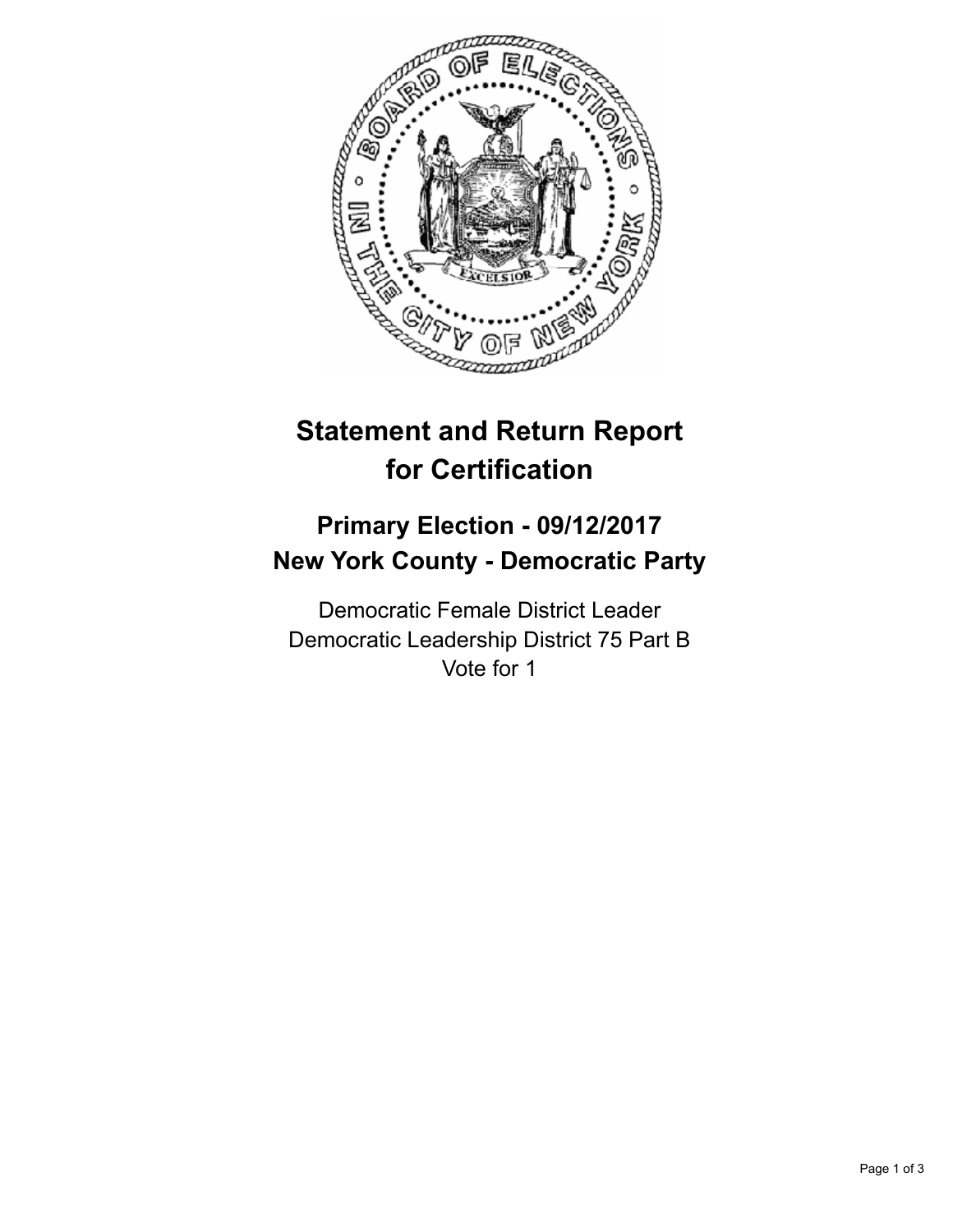

## **Assembly District 75**

| <b>PUBLIC COUNTER</b>                                    | 4,123          |
|----------------------------------------------------------|----------------|
| <b>MANUALLY COUNTED EMERGENCY</b>                        | 0              |
| <b>ABSENTEE / MILITARY</b>                               | 151            |
| <b>AFFIDAVIT</b>                                         | 27             |
| <b>Total Ballots</b>                                     | 4,301          |
| Less - Inapplicable Federal/Special Presidential Ballots | 0              |
| <b>Total Applicable Ballots</b>                          | 4,301          |
| <b>DENISE M. SPILLANE</b>                                | 1,388          |
| <b>MARISA E. REDANTY</b>                                 | 1,924          |
| ANNE HAAS (WRITE-IN)                                     | 1              |
| AYAAN HERSI ALI (WRITE-IN)                               | 1              |
| <b>BASSIE SCHACHTER (WRITE-IN)</b>                       | 1              |
| CHRISTOPHER MATTE (WRITE-IN)                             | 1              |
| DEBORAH LAUTER (WRITE-IN)                                | $\overline{2}$ |
| ELIZABETH MAXMAN (WRITE-IN)                              | 1              |
| HILLARY CLINTON (WRITE-IN)                               | 1              |
| <b>JIMMY MCMANUS (WRITE-IN)</b>                          | 1              |
| MARY SILVER (WRITE-IN)                                   | 1              |
| ROBIN ROTHMAN (WRITE-IN)                                 | 1              |
| VALENTINA MORALES (WRITE-IN)                             | 1              |
| YETTA KURLAND (WRITE-IN)                                 | 1              |
| <b>Total Votes</b>                                       | 3,325          |
| Unrecorded                                               | 976            |